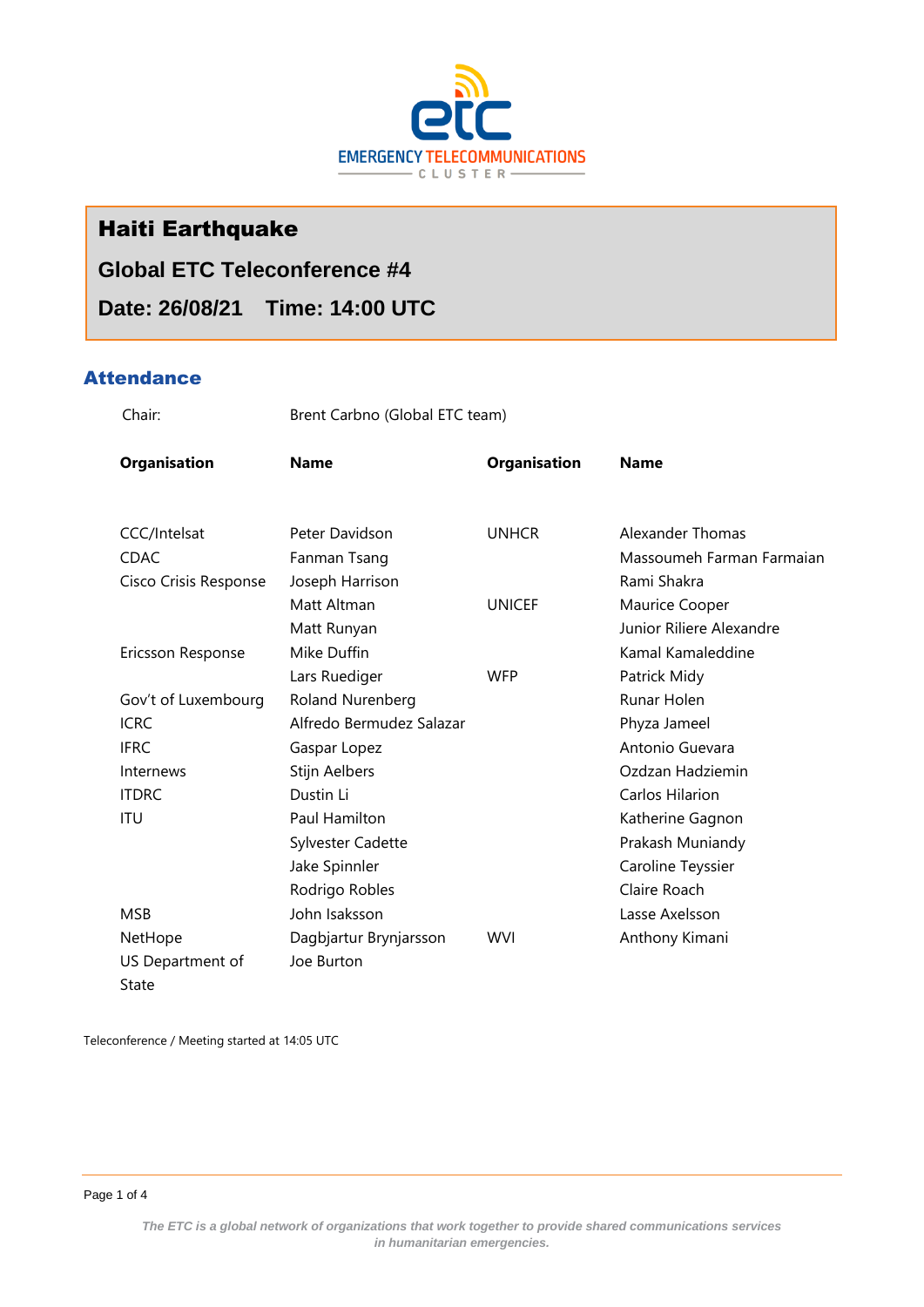

# Agenda

- 1. Situation Update
- 2. Partner Update
- 3. AOB

# Minutes

#### **1. Situation update**

- 11 sectors, including the Emergency Telecommunications Sector, are providing support to the Government in Haiti in responding to the emergency response following the earthquake. They all submitted their initial plan and requirements into the Flash Appeal that was officially launched on 25 August.
- Runar Holen, the ETS coordinator, is in Port-au-Prince and will be travelling to Les Cayes tomorrow where he will hold an ICT Working group meeting. Partners on the ground are invited to contact Runar to join the meeting and join the Haiti ICT Response Group on WhatsApp for local information sharing and coordination.
- Data connectivity services are provided at the Sub-On-site Security Operations Coordination Centre (OSOCC) in Les Cayes. This service is in the process of being extended to the Les Cayes COUD, awaiting delivery of key equipment (incl. a generator for COUD power, to be provided under the WFP/Civil Protection collaboration). Data connectivity is also provided at the Port-au-Prince Logistics Base ("Logbase") where the COUN and UNDAC OSOCC are operating from. Connectivity issues earlier reported at the Port-au-Prince OSOCC have been resolved.
- The WFP team identified a site for the installation of a VHF repeater to provide security communications services in Les Cayes and are awaiting confirmation from the owner to use the site and tower identified. The plan is to use Channel 1 (same as in Port-au-Prince) without any changes to the existing code plug. Channels have been identified for the UN and NGO communities, both duplex (for repeater operation) and simplex frequencies. Following an upcoming joint UNDSS/WFP assessment of UNDSS-stored repeater and related equipment in Port-au-Prince, these channels will be implemented as per in-field needs, and with priority to Jeremie, where to a joint UNDSS and WFP mission is being scheduled for the first days of September.

## **2. Partner Updates**

- The arrival of the Emergency.lu and Ericsson Response teams in Les Cayes is confirmed.
- MSB has ICT staff in Port-au-Prince and plans to deploy replacements within the week.
- Help.NGO has installed a VSAT to provide temporary connectivity at UNICEF's new premises in Les Cayes until local ISP connections are in place. The office will host other UN agencies, including WHO, UNDSS, UNFPA, and WFP.

Page 2 of 4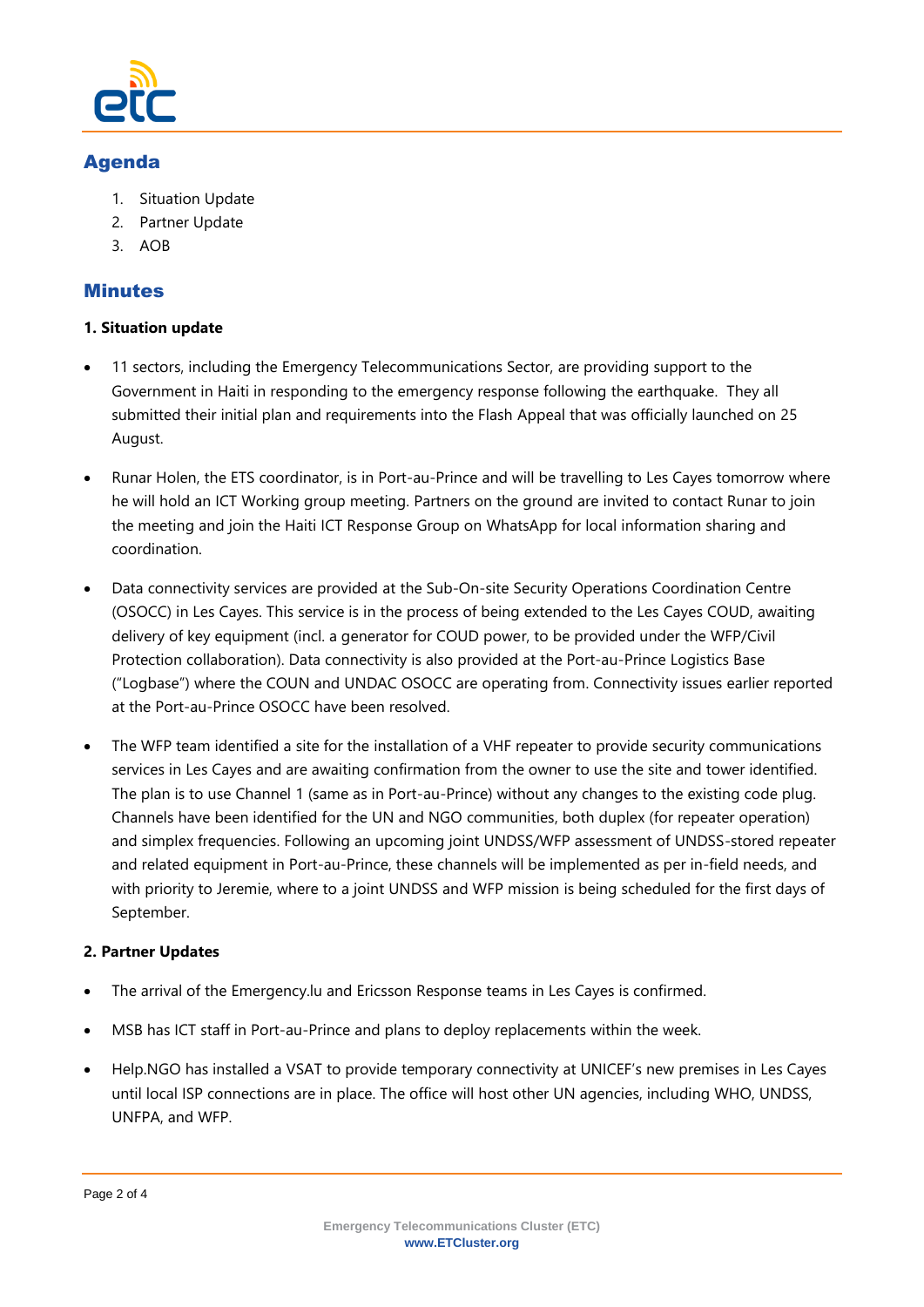

- ITDRC has a team supporting responders going into difficult to access rural areas. The team can support with Wi-Fi, satellite communications and solar energy and battery solutions.
- ITU continues to update the [Disaster Connectivity Map](https://www.itu.int/itu-d/tnd-map-public/dcm/) for Haiti. A [slide deck](https://www.etcluster.org/document/disaster-connectivity-map-haiti-data-26-august-2021) providing analysis of the data on average download speed, upload speed, latency, and data points collected per day from 16-25 August has been posted to the ETC Haiti web page. Partners on the ground are encouraged to provide feedback on the accuracy of the map and download the SpeedChecker App (available for [android](https://play.google.com/store/apps/details?id=uk.co.broadbandspeedchecker&hl=en) or [iOS\)](https://apps.apple.com/gb/app/speed-checker/id658790195) to anonymously upload data to the DCM data gathering platform.

#### *Assessments & Information Gathering*

- Four community radios that had been rehabilitated by the ETC after Hurricane Matthew have suffered damages to their buildings and/or their transmitting equipment, with reduced or no services being offered at this time. The team will explore ways to support them as part of the response.
- Global ETC team suggested to look at existing early warning systems and / or measures in place. Initial reports show there are some community-based announcement systems, but no country-wide early warning system. Partners with such information are encouraged to forward this to Haiti.ETS@wfp.org .
- ETC is liaising with REACH, Internews and OCHA's Accountability to Affected Populations' Advisor to identify if any joint assessments are planned and to include questions on connectivity, access to radios, and early warning systems.
- Internews and Fondation Hirondelle are planning to conduct an assessment on local media capacity.
- IFRC is working to ensure the Multi-Sector Needs Assessment (MSNA) includes questions and measures on accountability.

Teleconference / Meeting ended at 14:40 UTC

#### **Next Teleconference/ Meeting will be held on 31 August at: 14:00 UTC**

- 09:00 Panama
- 10:00 Port-au-Prince / New York
- 14:00 UTC
- 16:00 Rome
- 18:00 Dubai

#### Acronyms

| ACF          | Action Contre la Faim                           |
|--------------|-------------------------------------------------|
| <b>BGAN</b>  | Broadband Global Area Network                   |
| <b>CDEMA</b> | Caribbean Disaster Emergency Management Agency  |
| <b>COUN</b>  | National Emergency Operations Centre, Haiti     |
| COUD         | Departmental Emergency Operations Centre, Haiti |
| ETC.         | <b>Emergency Telecommunications Cluster</b>     |
| <b>EUCPT</b> | European Union Civil Protection Team            |
|              |                                                 |